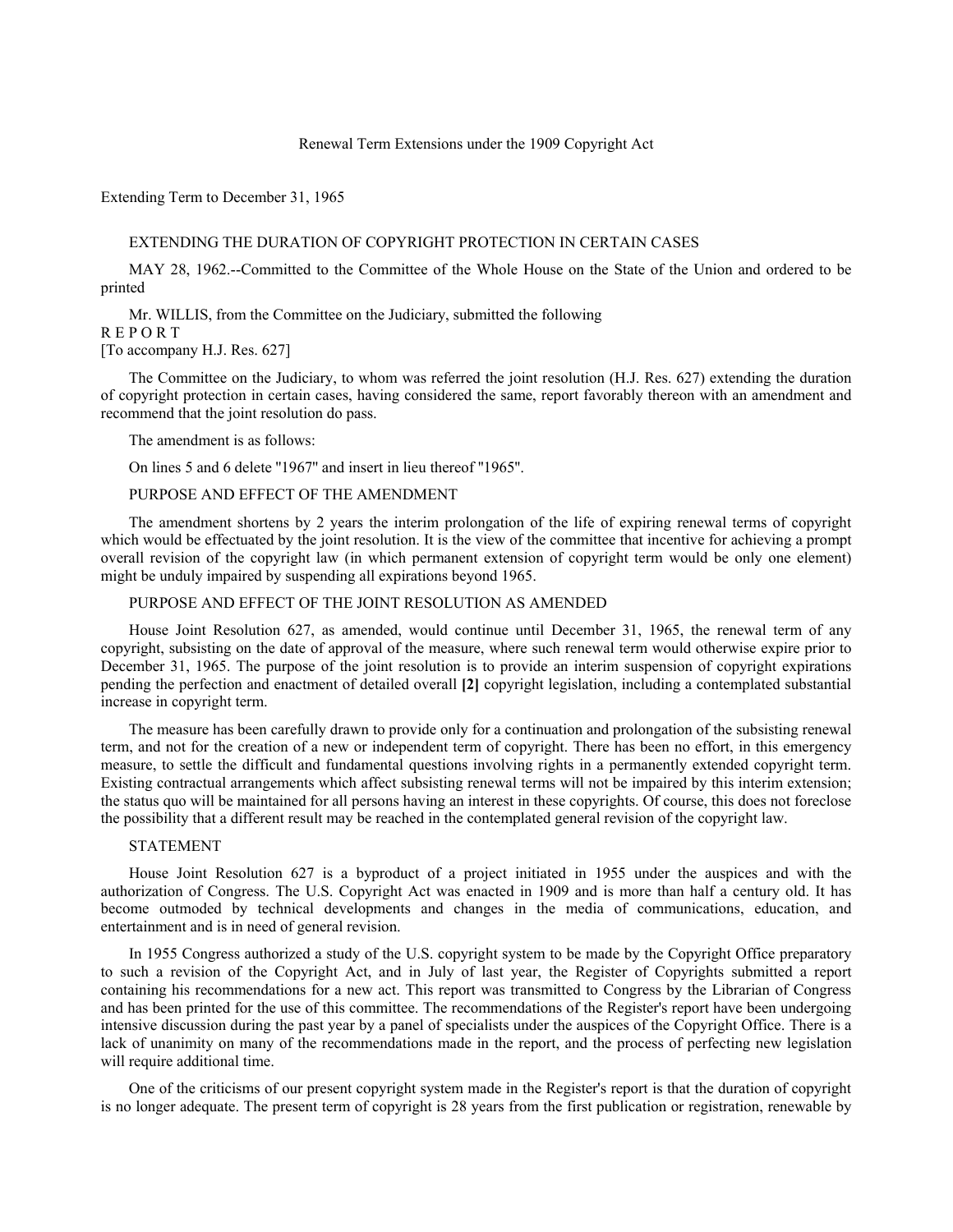certain persons for a second period of 28 years. The Register's report recommends that the maximum term to be increased from 56 to 76 years. The basic term would continue to run for 28 years, and would be renewable for a second term of 48 years. In reaching this conclusion, the Register's report states:

We are sympathetic to the view that the author during his old age, or his dependents if he dies prematurely, should continue to have the benefits afforded by copyright. The maximum term of 56 years is not enough to assure this in all cases.

The original Copyright Act of 1790 provided for a term of 14 years, with a renewal for an additional 14. In 1831, the original term was extended to 28 years, but the renewal term remained at 14 years, for an aggregate term of 42 years. It was in 1909, that the renewal term was also extended so that copyright presently endures for an aggregate of 56 years. It has been suggested that the term of copyright has been lengthened from time to time in a manner reflecting the increased life expectancy of our population.

**[3]** Another circumstance motivating the Register's recommendation is that today the United States is the only important Western Power in which it is possible for a copyright to expire during the life of the author. The leading countries of Western Europe, notably England, France, Italy, and the Scandinavian countries provide that copyright shall continue for the life of the author and for 50 years after his death. On this point the report of the Register states:

We are also sympathetic to the view that our maximum term should be generally comparable to the term given our works in most other countries. The term of 56 years, measured from public dissemination, is considerably shorter on the average than the term of 50 years after the author's death.

Although there is no unanimity concerning the ultimate form which an extension of the term of copyright should take, or with respect to the most equitable distribution of the rights that would be created by such an extension, it appears to be generally conceded that the term of copyright should be substantially extended. The testimony elicited by Subcommittee No. 3 at its hearing on the joint resolution reflects this overwhelming consensus.

Although it is not possible to revive expired terms of copyright, it seems to the committee to be desirable to suspend further expiration of copyright for a period long enough to enable the working out of remaining obstacles to the overall revision of the copyright law, but not so long that it will impair the incentive of interested parties to reach a workable agreement.

#### OBJECTIONS TO THE JOINT RESOLUTION

In his testimony on House Joint Resolution 627, the Register of Copyrights made two objections to the proposed legislation. He stated that House Joint Resolution 627 in its original form was not satisfactory because it did not assure that the author or his heirs would be benefited, and because he was concerned about the possible adverse effect of the interim legislation upon the general revision of the copyright law.

With respect to the first of the Register's objections, the committee is of the opinion that it would not be practicable in this interim legislation to attempt to refashion existing contractual rights and obligations for the benefit of surviving authors and their families where the original copyright term began between 1906 and 1909 and the renewal term, between 1934 and 1937. As stated above, however, this does not foreclose the possibility that a different result may be reached in the contemplated general revision of the copyright law.

The Register's second objection, however, seems to the committee to have merit. The committee believes that an interim continuance of all renewal terms to the end of 1967 might unduly impair the incentive of interested parties for achieving an acceptable consensus that would enable a reasonable prompt overall revision. In conformity with the Register's suggestion, therefore, the committee has amended the joint resolution to limit the interim suspension of expirations to copyright renewal terms which would otherwise expire prior to December 31, 1965.

**[4]** More serious objections to the joint resolution were raised by the Department of Justice. In essence, the Department stated that copyrights (and patents) are forms of monopoly and should not be extended for periods longer than now provided by law; that the existing 56-year monopoly is adequate to reward authors for their contribution to society; and that it is unwise to extend the term of copyright because the public is interested in the early passing of copyrighted material into the public domain.

With great respect, the committee is of the opinion that the Department of Justice has overstated the monopolisic thrust of copyright protection. Unlike a patent, a copyright does not establish exclusivity over ideas or areas of thought. While it protects an author against those who would copy his work, it gives him no right to prevent independent creation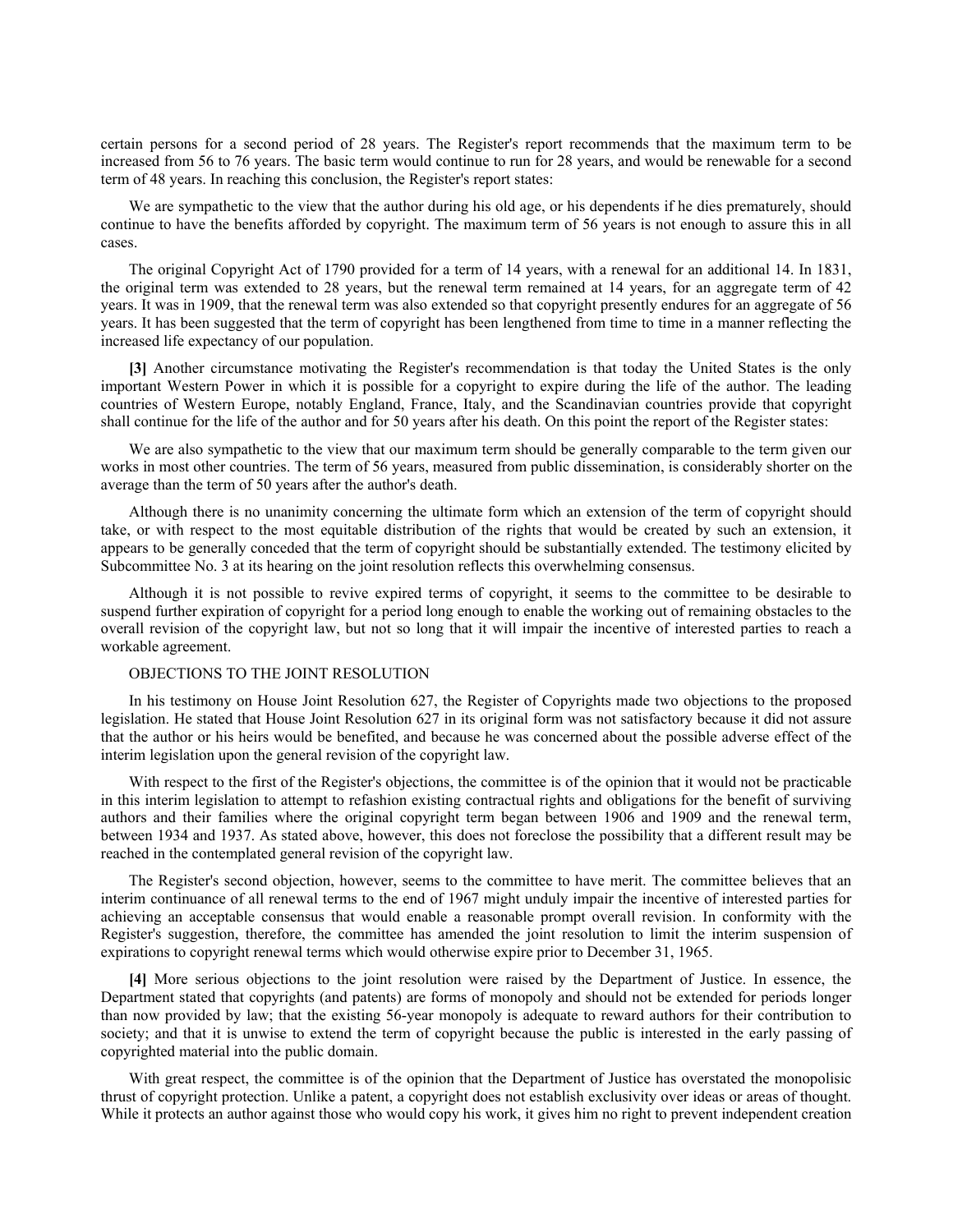by others. The Federal Constitution lays upon Congress an injunction to promote the progress of science and useful arts, by securing for limited times to authors and inventors the exclusive right to their respective writings and discoveries. Manifestly there is a public interest in copyright protection. The question before Congress is what should be the duration of such protection.

In the opinion of the committee the conclusion that the present 56-year aggregate copyright term is adequate ignores the dictates of international practice. Increasingly in modern times international treaties and conventions make it imperative that reciprocal copyright privileges shall be at least roughly equivalent. The committee has in mind the testimony at the hearing on House Joint Resolution 627 offered by Helen Sousa Abert, the daughter of the famous John Philip Sousa. Mrs. Abert told the committee that although she is still receiving royalties on her father's ''The Stars and Stripes Forever,'' these royalties, ironically, come to her exclusively from foreign sources; the American copyright has expired.

Finally, although there may be some merit in the contention that the public has an interest in works of art coming into the public domain, it was persuasively testified at the hearing that the benefit arising from the expiration of copyright does not necessarily pass to the public. The cost of tickets to a concert featuring music in the public domain, it was contended, is no less than the cost of tickets to a concert featuring the copyrighted music of contemporary composers. On balance the committee is of the opinion that the protection of copyright, on a scale roughly equivalent to that afforded elsewhere in the free world, outweighs the advantage allegedly to be realized from retaining the present 56-year term.

### AGENCY REPORTS

Attached hereto and made part hereof are the reports of the Librarian of Congress, the Department of Justice, the Department of Commerce, and the Department of State on House Joint Resolution 627.

**[5]**THE LIBRARY OF CONGRESS, *Washington, D.C., March 29, 1962.*

Form

Hon. EMANUEL CELLER, *Chairman, Committee on the Judiciary, U.S. House of Representatives, Washington, D.C.*

DEAR MR. CELLER: This is in reply to your letter of February 21, 1962, requesting our comments on House Joint Resolution 627.

The effect of this resolution would be to extend, until December 31, 1967, all subsisting copyrights whose renewal term would otherwise expire before that date. It is intended as an interim measure, to keep those copyrights in force until a general revision of the copyright law has been enacted.

The duration of copyright is discussed at some length in *chapter V* of the ''Report of the Register of Copyrights on the General Revision of the Copyright Law,'' which was printed and issued by your committee in July 1961. The report recommends that, in revising the law, the 28-year duration of the first term of copyright be retained, but that the second term be lengthened from 28 to 48 years. The report not only proposes to add 20 years to the maximum copyright term, increasing it from 56 to 76 years, but also recommends that the same period of 20 years be added to the renewal term of copyrights still in force when the new law becomes effective.

It is perfectly understandable that copyright owners, anticipating that the eventual enactment of a new copyright law will extend the duration of all copyrights then subsisting, should seek to continue protection for copyrighted works that would otherwise fall into the public domain within the next few years. Were this purpose fully consistent with the other recommendations of the Register's report, we would have no hesitation in commending the resolution to your favorable consideration. There are, however, other factors which must be weighed before we could justifiably support this proposal.

Under the present statute the second 28-year term of copyright is not a mere extension of duration. With certain exceptions, ownership of the renewal term is intended to revert to the author or other specified beneficiaries, without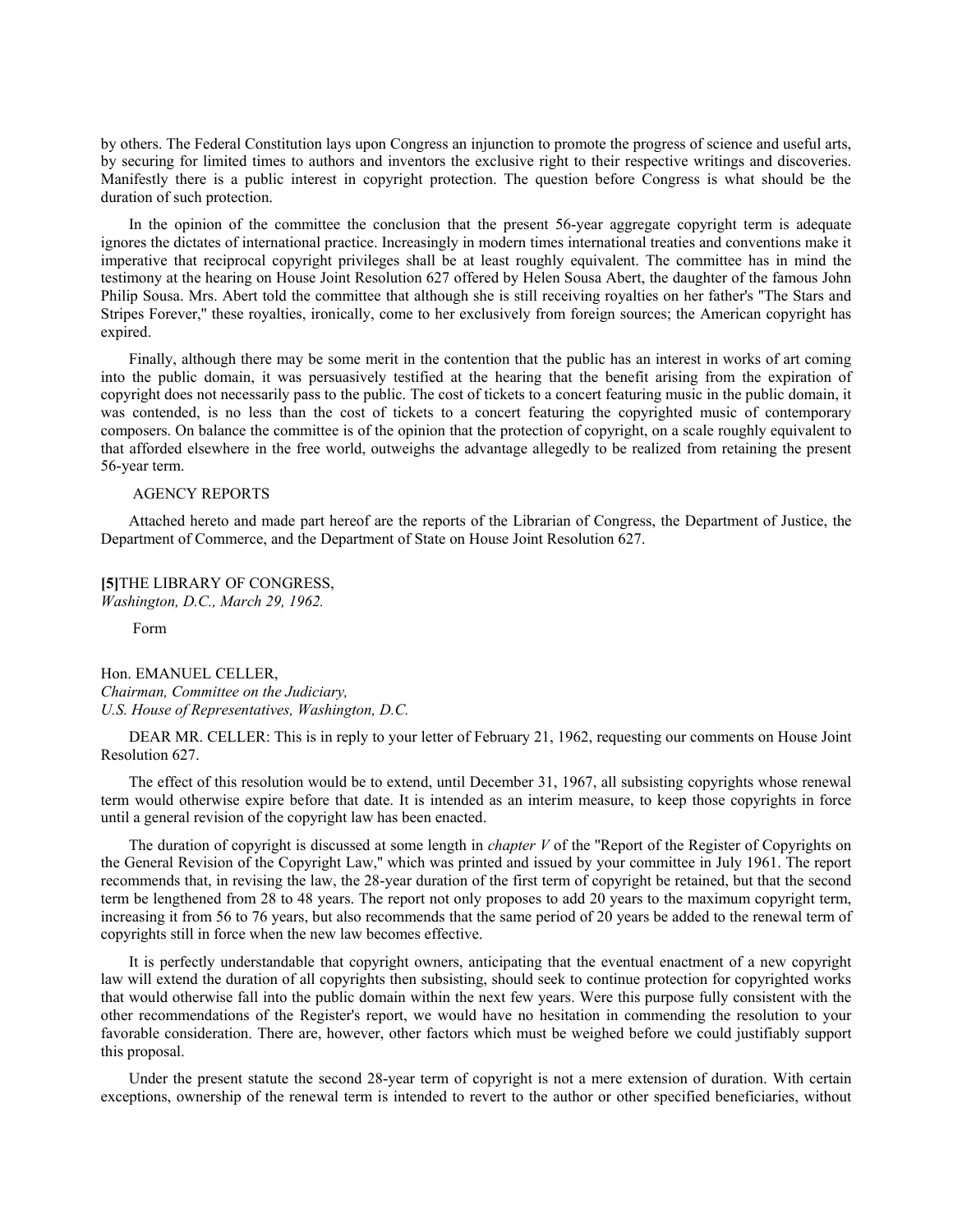regard to ownership of the first term. The Register's report makes clear that the principal reason for lengthening the term is to assure the benefits of copyright to the author during his old age, or to his dependents if he dies prematurely.

Statistics compiled in the Copyright Office show that, if the resolution were adopted as of July 1, 1962, and extended subsisting renewal copyrights to December 31, 1967, some 47,700 copyrights would be affected. Approximately 70 percent of these copyrights cover musical compositions, 15 percent cover books, and 10 percent cover periodicals. Further study would be needed to determine the present use and value of these works.

The extension of term proposed in House Joint Resolution 627 would create an entirely new right, granted to works that would otherwise be a part of the public domain. In considering who would receive the benefits of the proposed 20 year extension of existing copyrights, the Register's report states that ''we believe there would be little justification for lengthening the term unless the author or his heirs were to receive some benefit from it; at the same time, the interests of their assignees must also be considered.'' The report deals with this problem in the context of a balancing of interests and **[6]** complete revision of the statute, and concludes that a share of the benefits of the added term should be assured to the author or his heirs. There may, of course, be various methods of achieving this result.

There is no assurance in the language of the resolution that authors or their heirs will share in the benefits of the extension. Your committee will no doubt wish to discover who would actually receive the benefits from the added term. It is also vital to determine whether this proposal will delay the sorely needed revision of the copyright law as a whole.

Sincerely yours,

L. QUINCY MUMFORD, *Librarian of Congress.*

U.S. DEPARTMENT OF JUSTICE, OFFICE OF THE DEPUTY ATTORNEY GENERAL, *Washington, D.C., May 2, 1962*

Form

Hon. EMANUEL CELLER, *Chairman, Committee on the Judiciary, House of Representatives, Washington, D.C.*

DEAR MR. CHAIRMAN: This is in response to your request for the views of the Department of Justice on House Joint Resolution 627, a joint resolution extending the duration of copyright protection in certain cases.

Article I, section 8, of the Constitution provides that Congress shall have the power ''to promote the progress of science and useful arts, by securing for limited times to authors and inventors the exclusive right to their respective writings and discoveries.'' With respect to copyrights, existing law provides protection for an original period of 28 years with the right of renewal for an additional 28-year period--a total possible period of 56 years *(17 U.S.C. 24).*

The resolution provides: ''That in any case in which the renewal term of copyright subsisting in any work on the date of approval of this resolution would expire prior to December 31, 1967, such term is hereby continued until December 31, 1967.'' The effect of the resolution on all renewal copyrights expiring between the date of approval of the resolution and 1968 would be to automatically extend them until 1968. This could result in extending the renewal term for an additional period of more than 5 years, if, for example, the resolution is approved July 1, 1962, and a renewal copyright is subsisting on that date but expires July 2, 1962.

It is understood that the resolution is based on the speculative theory that legislation will be enacted by December 31, 1967, which will extend the present renewal period of copyrights from 28 years to 48 years thus providing a total possible copyright period of 76 years. The Department of Justice is opposed to lengthening the period of copyrights. Copyrights (and patents) are forms of monopolies and should not be extended for periods longer than those now provided by law. The present 56-year monopoly granted to authors is in our view fully adequate to reward authors for their contributions to society. Considering this matter from the viewpoint of the public, which is interested in the early passing of copyrighted material into the public domain, it would seem unwise to extend further the copyright monopoly.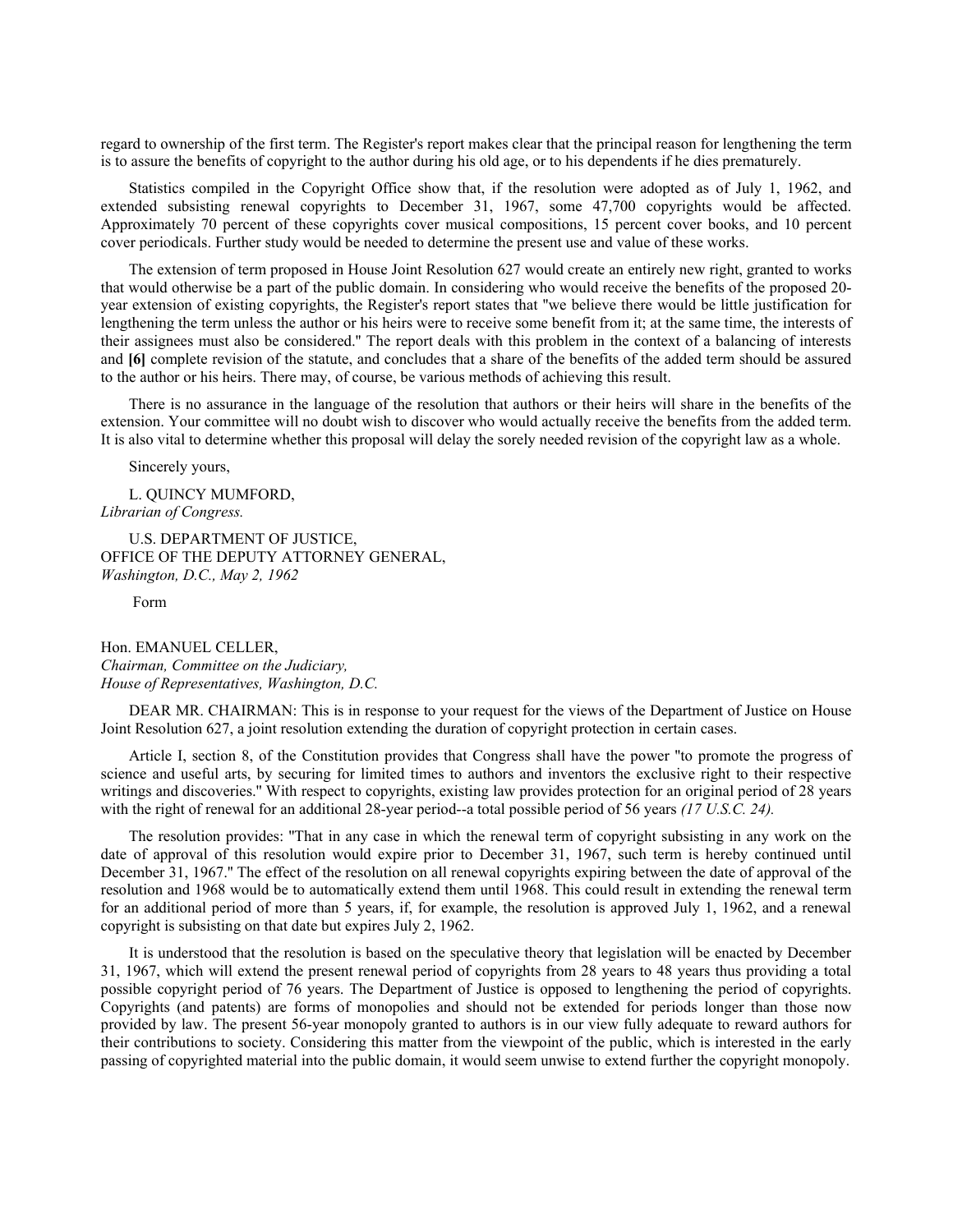**[7]** The resolution also is undesirable in that if it is enacted, and the contemplated legislation extending the present renewal period is not enacted, the result would be to extend arbitrarily the period of copyrights for a limited class of persons and for varying periods of time.

In view of the foregoing considerations the Department of Justice is strongly opposed to the enactment of the resolution.

The Bureau of the Budget has advised that there is no objection to the submission of this report from the standpoint of the administration's program.

Sincerely yours,

NICHOLAS DEB. KATZENBACH, *Acting Deputy Attorney General.*

Form

GENERAL COUNSEL OF THE DEPARTMENT OF COMMERCE, *Washington, D.C., April 26, 1962.*

Hon. EMANUEL CELLER, *Chairman, Committee on the Judiciary, House of Representatives, Washington, D.C.*

DEAR MR. CHAIRMAN: This is in further reply to your request for the views of this Department with respect to House Joint Resolution 627, a joint resolution extending the duration of copyright protection in certain cases.

This legislation does not deal with subject matter within the purview of this Department's responsibilities. Accordingly we would defer to Register of Copyrights, Library of Congress.

The Bureau of the Budget advised there would be no objection to the submission of this report from the standpoint of the administration's program.

Sincerely yours,

BURT W. ROPER, *Assistant General Counsel for Legislation.*

DEPARTMENT OF STATE, *Washington, April 11, 1962.*

Form

Hon. EMANUEL CELLER, *Chairman, Committee on the Judiciary, House of Representatives.*

DEAR MR. CHAIRMAN: I am writing in reply to your letter of March 28, 1962, regarding the public hearings by Subcommittee No. 3 on House Joint Resolution 627, extending the duration of copyright protection in certain cases.

Since this resolution affects only domestic copyright protection, I do not believe it will be necessary for the Department to have a representative testify at the hearing or to submit a statement for inclusion in the record.

Thank you very much for your courtesy in extending this invitation to the Department.

Respectfully,

FREDERICK G. DUTTON, *Assistant Secretary* (For the Secretary of State).

**Public Law 87-668**